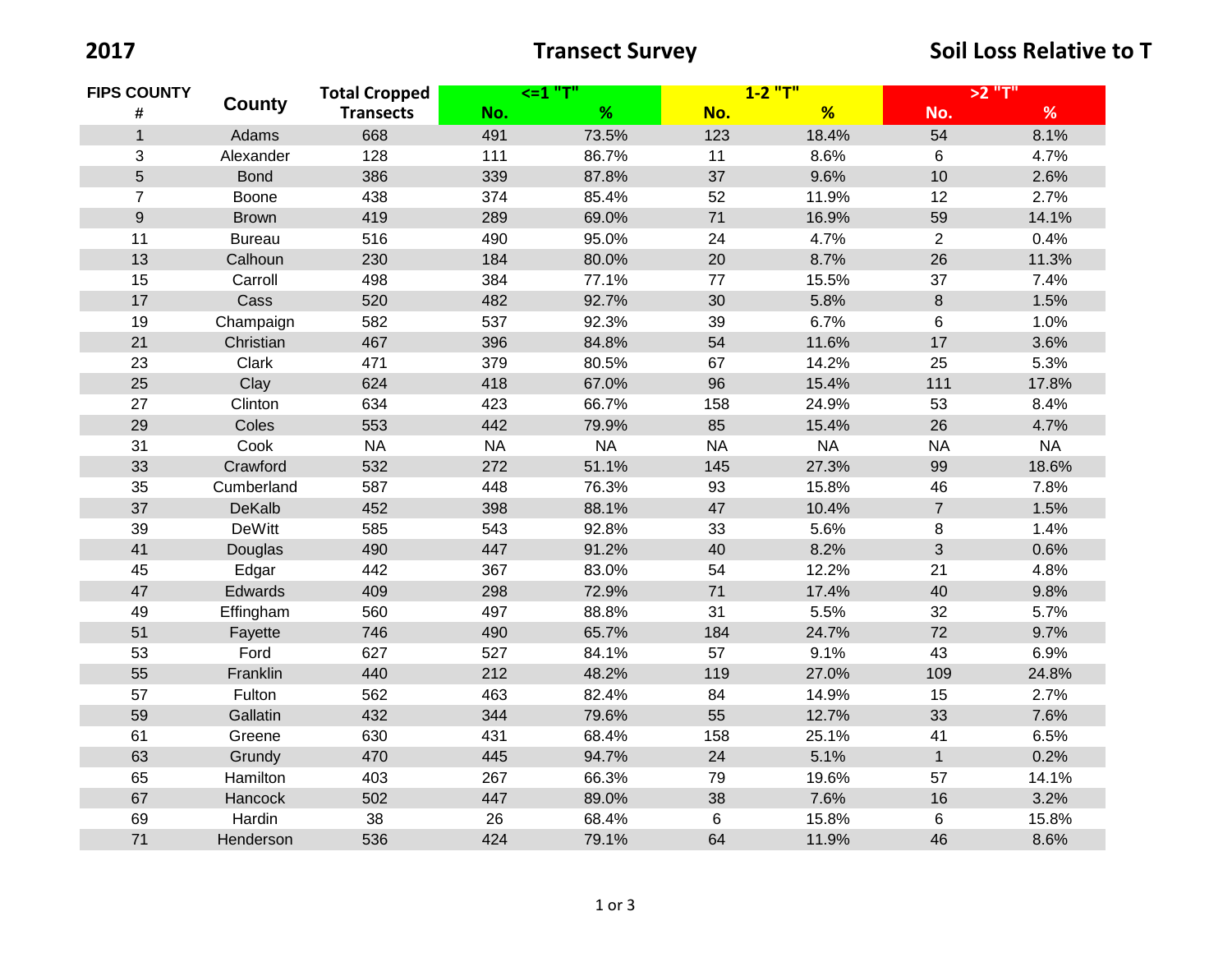| <b>FIPS COUNTY</b><br># | <b>County</b>    | <b>Total Cropped</b> | $<=1$ "T" |           | $1 - 2$ "T"    |           | >2 "T"         |           |
|-------------------------|------------------|----------------------|-----------|-----------|----------------|-----------|----------------|-----------|
|                         |                  | <b>Transects</b>     | No.       | %         | No.            | %         | No.            | %         |
| 73                      | Henry            | 593                  | 509       | 85.8%     | 52             | 8.8%      | 32             | 5.4%      |
| 75                      | <b>Iroquois</b>  | 444                  | 407       | 91.7%     | 30             | 6.8%      | $\overline{7}$ | 1.6%      |
| 77                      | Jackson          | 248                  | 186       | 75.0%     | 42             | 16.9%     | 21             | 8.5%      |
| 79                      | Jasper           | 572                  | 421       | 73.6%     | 90             | 15.7%     | 61             | 10.7%     |
| 81                      | Jefferson        | 443                  | 209       | 47.2%     | 111            | 25.1%     | 123            | 27.8%     |
| 83                      | Jersey           | 424                  | 321       | 75.7%     | 75             | 17.7%     | 28             | 6.6%      |
| 85                      | <b>JoDaviess</b> | 385                  | 322       | 83.6%     | 36             | 9.4%      | 27             | 7.0%      |
| 87                      | Johnson          | 85                   | 57        | 67.1%     | $\overline{7}$ | 8.2%      | 21             | 24.7%     |
| 89                      | Kane             | 283                  | 261       | 92.2%     | 18             | 6.4%      | 4              | 1.4%      |
| 91                      | Kankakee         | 464                  | 448       | 96.6%     | 12             | 2.6%      | $\mathfrak{S}$ | 0.6%      |
| 93                      | Kendall          | 465                  | 449       | 96.6%     | 14             | 3.0%      | $\overline{2}$ | 0.4%      |
| 95                      | Knox             | 431                  | 398       | 92.3%     | 19             | 4.4%      | 14             | 3.2%      |
| 97                      | Lake             | <b>NA</b>            | <b>NA</b> | <b>NA</b> | <b>NA</b>      | <b>NA</b> | <b>NA</b>      | <b>NA</b> |
| 99                      | LaSalle          | 446                  | 402       | 90.1%     | 40             | 9.0%      | $\overline{4}$ | 0.9%      |
| 101                     | Lawrence         | 548                  | 439       | 80.1%     | 67             | 12.2%     | 42             | 7.7%      |
| 103                     | Lee              | 526                  | 505       | 96.0%     | 18             | 3.4%      | $\overline{2}$ | 0.4%      |
| 105                     | Livingston       | 443                  | 384       | 86.7%     | 43             | 9.7%      | 16             | 3.6%      |
| 107                     | Logan            | 559                  | 521       | 93.2%     | 33             | 5.9%      | $\overline{4}$ | 0.7%      |
| 109                     | McDonough        | 475                  | 325       | 68.4%     | 95             | 20.0%     | 55             | 11.6%     |
| 111                     | McHenry          | 366                  | 249       | 68.0%     | 70             | 19.1%     | 47             | 12.8%     |
| 113                     | McLean           | 483                  | 335       | 69.4%     | 85             | 17.6%     | 63             | 13.0%     |
| 115                     | Macon            | 587                  | 522       | 88.9%     | 57             | 9.7%      | 8              | 1.4%      |
| 117                     | Macoupin         | 462                  | 369       | 79.9%     | 48             | 10.4%     | 24             | 5.2%      |
| 119                     | Madison          | 367                  | 227       | 61.9%     | 56             | 15.3%     | 57             | 15.5%     |
| 121                     | Marion           | 449                  | 339       | 75.5%     | 58             | 12.9%     | 52             | 11.6%     |
| 123                     | Marshall         | 535                  | 501       | 93.6%     | 29             | 5.4%      | 5              | 0.9%      |
| 125                     | Mason            | 552                  | 499       | 90.4%     | 39             | 7.1%      | 14             | 2.5%      |
| 127                     | Massac           | 269                  | 224       | 83.3%     | 28             | 10.4%     | 17             | 6.3%      |
| 129                     | Menard           | 472                  | 394       | 83.5%     | 65             | 13.8%     | 13             | 2.8%      |
| 131                     | Mercer           | 429                  | 364       | 84.8%     | 46             | 10.7%     | 19             | 4.4%      |
| 133                     | Monroe           | 396                  | 152       | 38.4%     | 56             | 14.1%     | 98             | 24.7%     |
| 135                     | Montgomery       | 443                  | 340       | 76.7%     | 80             | 18.1%     | 23             | 5.2%      |
| 137                     | Morgan           | 317                  | 272       | 85.8%     | 33             | 10.4%     | 12             | 3.8%      |
| 139                     | Moultrie         | 467                  | 430       | 92.1%     | 15             | 3.2%      | 15             | 3.2%      |
| 141                     | Ogle             | 549                  | 466       | 84.9%     | 65             | 11.8%     | 18             | 3.3%      |